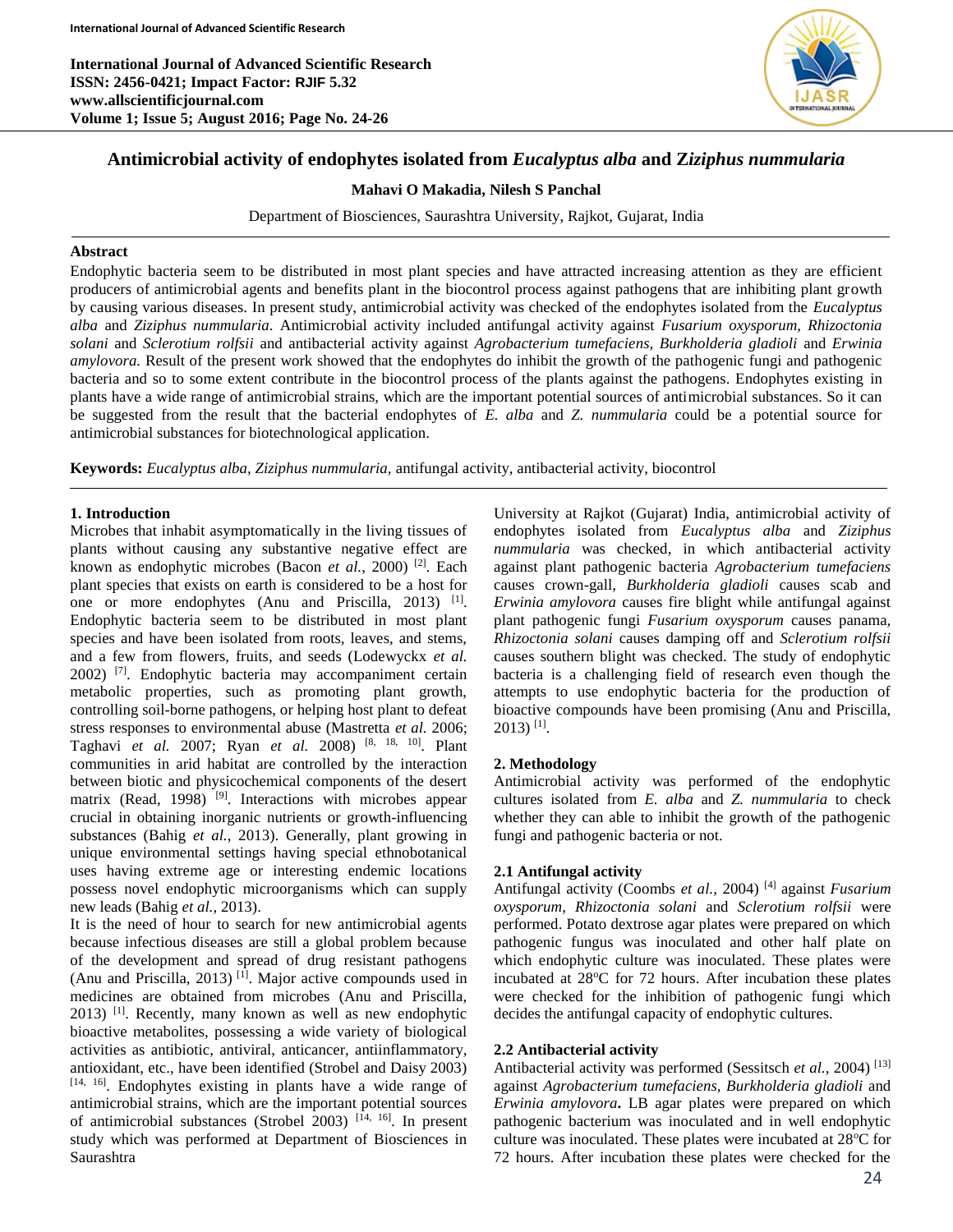inhibition of pathogenic bacteria which decides the antibacterial capacity of endophytic cultures.

#### **3. Result & discussion**

Table 1 shows the result obtained from the antifungal tests of endophytes isolated from *E. alba* and *Z. nummularia* which was performed against different plant pathogenic fungi. Table 2 shows the result obtained from the antibacterial tests of endophytes isolated from *E. alba* and *Z. nummularia* which was performed against different plant pathogenic bacteria.

Antimicrobial activity results showed that endophytic cultures were able to inhibit growth of some pathogen while failed to do so in case of some pathogens. So it can be suggested from the result that the bacterial endophytes isolated from *E. alba* and *Z. nummularia* could be a potential source for antimicrobial substances for biotechnological application and helps in biocontrol process of plant against various harmful pathogens which may prove to be beneficial in the growth of plants. It has been earlier reported that some of the endophytic bacteria belonged to members of diverse genera namely *Pseudomonas*, *Burkholderia* and *Bacillus* (Lodewyckx *et al.*, 2002) [7] . These

genera are well-known for production of their secondary metabolites namely antibiotics, anticancer agent like Taxol (Strobel *et al.,* 1993)<sup>[17]</sup> antiviral compound such as Cytonic acid A (Guo *et al.*, 2000) [5] and Cytonic acid B, insecticidal agent like Oocydin (Strobel *et al.,* 2004) [15] and some immune suppressant agents. *Bacillus pumilus* INR7 is an endophytic bacterium that has been commercialized as a biological control product against soilborne pathogens as well as foliar pathogens by direct antagonism and induction of systemic resistance (Jeong *et al.,* 2014) [6]. In wheat, *B. pumilus* also induces plant resistance to Take-all (*Gaeumannomyces graminis*), a fungal disease which can significantly damage wheat crops (Sari, E., *et al.* 2007) [11] . *Bacillus anthracis* is a member of the *Bacillus cereus* group species. The diversity of bacterial endophytes associated with ginseng plants of varying age levels in Korea was investigated. Fifty-one colonies were isolated from the interior of ginseng stems. Isolates E-I-3 (*Bacillus megaterium*), E-I-4 (*Micrococcus luteus*), E-I-8 (*Bacillus cereus*), and E-I-20 (*Lysinibacillus sp.*) were positive for most of the plant growth promoting traits, indicating their role in growth promotion of ginseng (Vendan *et al.* 2010)<sup>[19]</sup>.

**Table 1:** Result of antifungal activity of endophytic cultures isolated from experimental plants

| <b>Endophytic culture</b> | <b>Endophyte isolated from</b> | <b>Fusarium oxysporium</b> | Rhizoctonia solani | Sclerotium rolfsii |
|---------------------------|--------------------------------|----------------------------|--------------------|--------------------|
| Bacillus anthracis        | Seed of E. alba                |                            |                    |                    |
| Bacillus pumilus          | Root of E. alba                |                            |                    |                    |
| Lysinibacillus macroides  | Seed of Z. nummularia          |                            |                    |                    |

|--|

| <b>Endophytic culture</b> | <b>Endophyte isolated from</b> | Agrobacterium tumefaciens | Burkholderia gladioli | Erwinia amvlovora |
|---------------------------|--------------------------------|---------------------------|-----------------------|-------------------|
| Bacillus anthracis        | Seed of E. alba                |                           |                       |                   |
| Bacillus pumilus          | Root of E. alba                |                           |                       |                   |
| Lysinibacillus macroides  | Seed of Z. nummularia          |                           |                       |                   |

**[Note: -** (+) shows positive result - inhibited bacteria/fungi growth, (-) shows negative result - not inhibited bacteria/fungi growth.**]**

# **4. Conclusion**

Each plant species that exists on earth is considered to be a host for one or more endophytes. Endophytes existing in plants have a wide range of antimicrobial strains, which are the important potential sources of antimicrobial substances. It can be concluded from the present study that, as bacterial endophytic cultures of *E. alba* and *Z. nummularia* were able to inhibit growth of some pathogen, they could be a potential source for antimicrobial substances for biotechnological application and also help in biocontrol process of plant against various harmful pathogens which may prove to be beneficial in the promotion of plant growth, immunity and increase the resistance to arid and saline conditions which is not only of economic importance but also counted as contribution to the agriculture field.

#### **5. References**

- 1. Anu C Jose, Priscilla Helen Christy. Assessment of antimicrobial potential of endophytic bacteria isolated from *Rhizophora mucronata.* Int. J Curr. Microbiol. App. Sci. 2013; 2(10):188-194.
- 2. Bacon CW, Lane GA, Christensen MJ, Miles CO, In Bacon CW, White JFJ, eds, Microbial endophytes, New york, NY, USA, Marcel Dekker, 2000, 341-388.
- 3. Bahig El-Deeb, Khalaf Fayez & Youssuf Gherbawy, Isolation and characterization of endophytic bacteria from

*Plectranthus tenuiflorus* medicinal plant in Saudi Arabia desert and their antimicrobial activities, Journal of Plant Interactions, 2013; 8(1):56-64. DOI:10.1080/17429145.2012.680077.

- 4. Coombs JT, Michelsen PP, Franco CMM. Evaluation of endophytic actinobacteria as antagonists of *Gaeumannomyces graminis* var. tritici in wheat. Biological Control*.* 2004; 29:359-366.
- 5. Guo B, Dai JR, Ng S, Huang Y, Leong C, Ong W, *et al.* Cytonic acids A and B: Novel tridepside inhibitors of hCMV protease from the endophytic fungus *Cytonaema*  species. J Nat Prod., 2000; 63:602-604.
- 6. Jeong H, Choi SK, Kloepper JW, Ryub CM. Genome Sequence of the Plant Endophyte *Bacillus pumilus INR7,*  Triggering Induced Systemic Resistance in Field Crops. ResearchGate. Genome Announcements, 2014, 2(5)e01093-14.
- 7. Lodewyckx C, Vangronsveld J, Porteous F, Moore ERB, Taghavi S, Mezgeay M, *et al.* Endophytic bacteria and their potential applications. Crit RevPlant Sci. 2002; 21:583-606.
- 8. Mastretta C, Barac T, Vangronsveld J, Newman L, Taghavi S, van der Lelie D. Endophytic bacteria and their potential application to improve the phytoremediation of contaminated environments. J Biotechnol Genetic Eng Rev. 2006; 23:175-207.